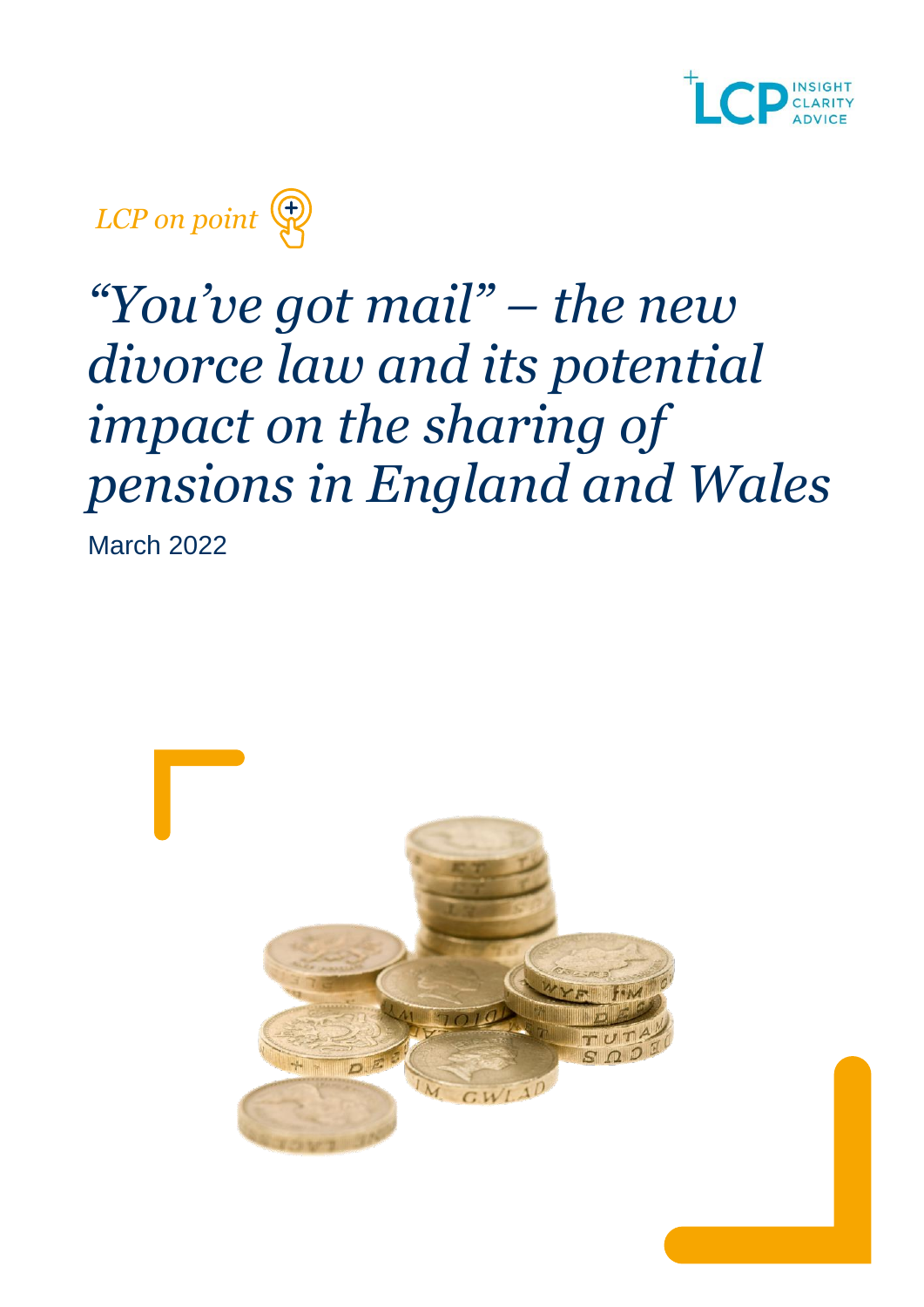### **Contents**

| <b>Executive Summary</b>                     |    |
|----------------------------------------------|----|
| 01. Background                               | 4  |
| 02. The 2022 Changes to Divorce Law          | 9  |
| 03. The new divorce law and pension sharing? | 14 |
| About the authors                            | 16 |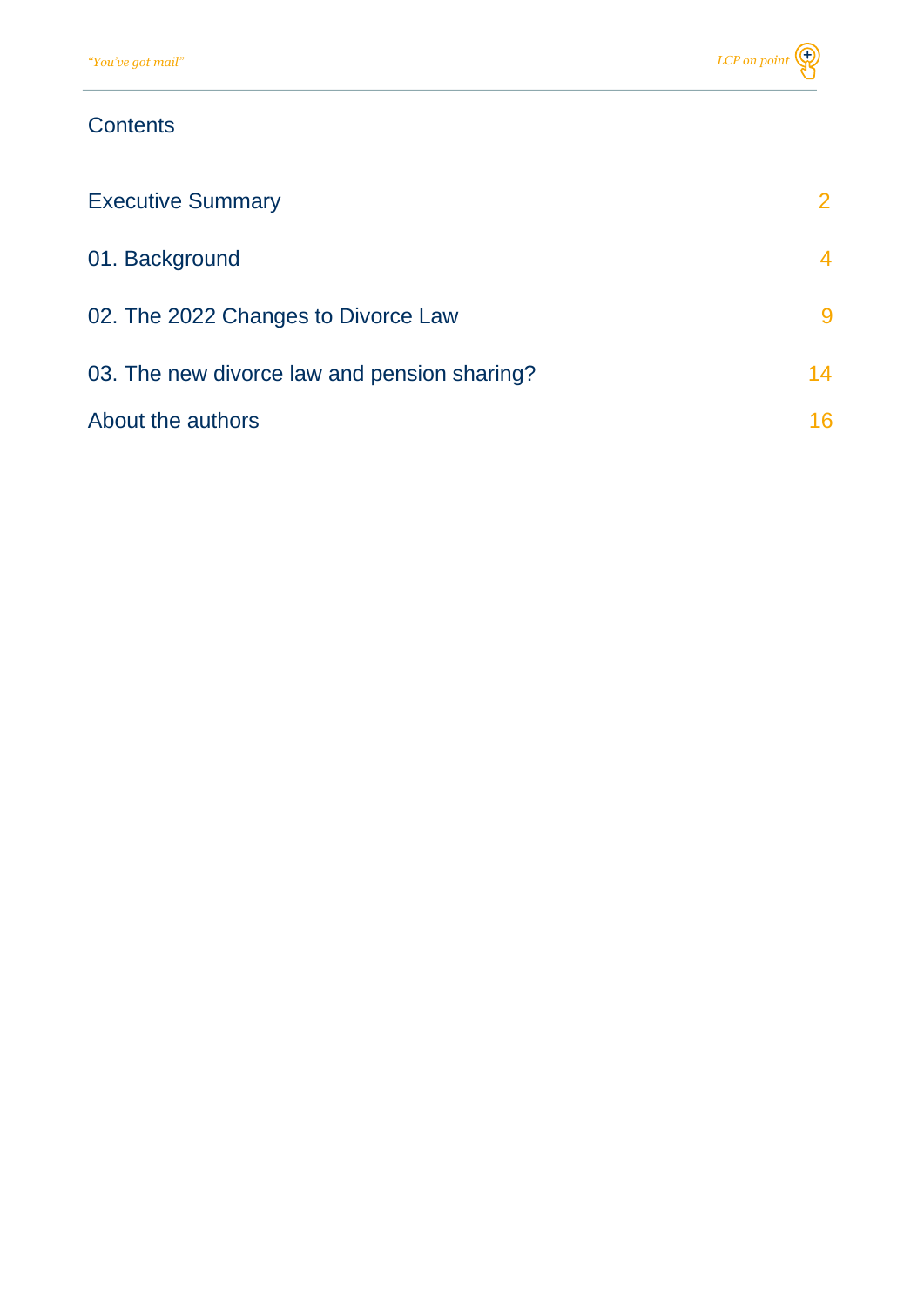### *Executive Summary*

*Divorce law in England and Wales is about to undergo its biggest change in half a century. From April 2022 a new process of 'no-fault' divorce will be introduced, allowing a spouse, or spouses acting jointly, to secure a divorce within a period of six months without needing to demonstrate that anyone was at fault for the irretrievable breakdown of their marriage.<sup>1</sup>*

In many respects, the reformed system represents a positive change. Where a marriage has broken down irretrievably, couples will be able to bring it to an end without the need to prove fault, or to have a prolonged period of separation before a divorce can be granted.

However, there may be a risk that a new streamlined process, when coupled with the move to associated online financial remedy applications, might lead to the risk of greater unfairness in the sharing of assets at divorce, particularly with regard to sharing of pensions.

It is well documented that there is currently a 'gender pension gap', whereby women in retirement typically enjoy far less pension wealth than their male counterparts. One group of women in retirement who are particularly disadvantaged are divorced women who may not have secured a material share of their husband's pension wealth at the point of divorce. Only around one in three divorces has a court order concerning the couple's property and finances<sup>2</sup>, and only a relatively small minority of these include the sharing of pensions. Although it is possible for couples to take account of pensions outside of a formal court order, typically allowing one partner to claim a greater share of the housing wealth in exchange for renouncing any claim on the pension wealth, there is poor quality evidence as to the scale on which this occurs. There are also concerns about how pension assets should be valued fairly when compared to currently available assets.

The current system of pension sharing on divorce in England and Wales is often already failing to deliver good outcomes in retirement to many divorced women. But this problem could be about to get worse, for reasons explained in this paper.

Our case is that a more streamlined 'no-fault' divorce process coupled with a move to more online resolution of associated financial applications, with an entirely laudable emphasis on a swift and amicable resolution, may not sit well with the detailed, timeconsuming and frankly often messy process of valuing pension assets and deciding upon a fair share. Our concern is that the focus on speed and 'moving on' may be to the detriment of fairness when it comes to pensions.

The paper is organised as follows. We begin by setting out the current processes for sharing pensions at divorce, before summarising some of the data which question whether these processes are effective. Then we summarise current divorce law and how it will change in April 2022. Next, we set out our concerns about how these changes could

<sup>&</sup>lt;sup>1</sup> The same procedures will follow in the case of the dissolution of a civil partnership. For brevity we refer throughout this document to marriage, but this should always be taken to include civil partnerships as well unless otherwise stated. <sup>2</sup> See: Table 13 : [https://www.gov.uk/government/statistics/family-court-statistics-quarterly-july-to-september-2021.](https://www.gov.uk/government/statistics/family-court-statistics-quarterly-july-to-september-2021)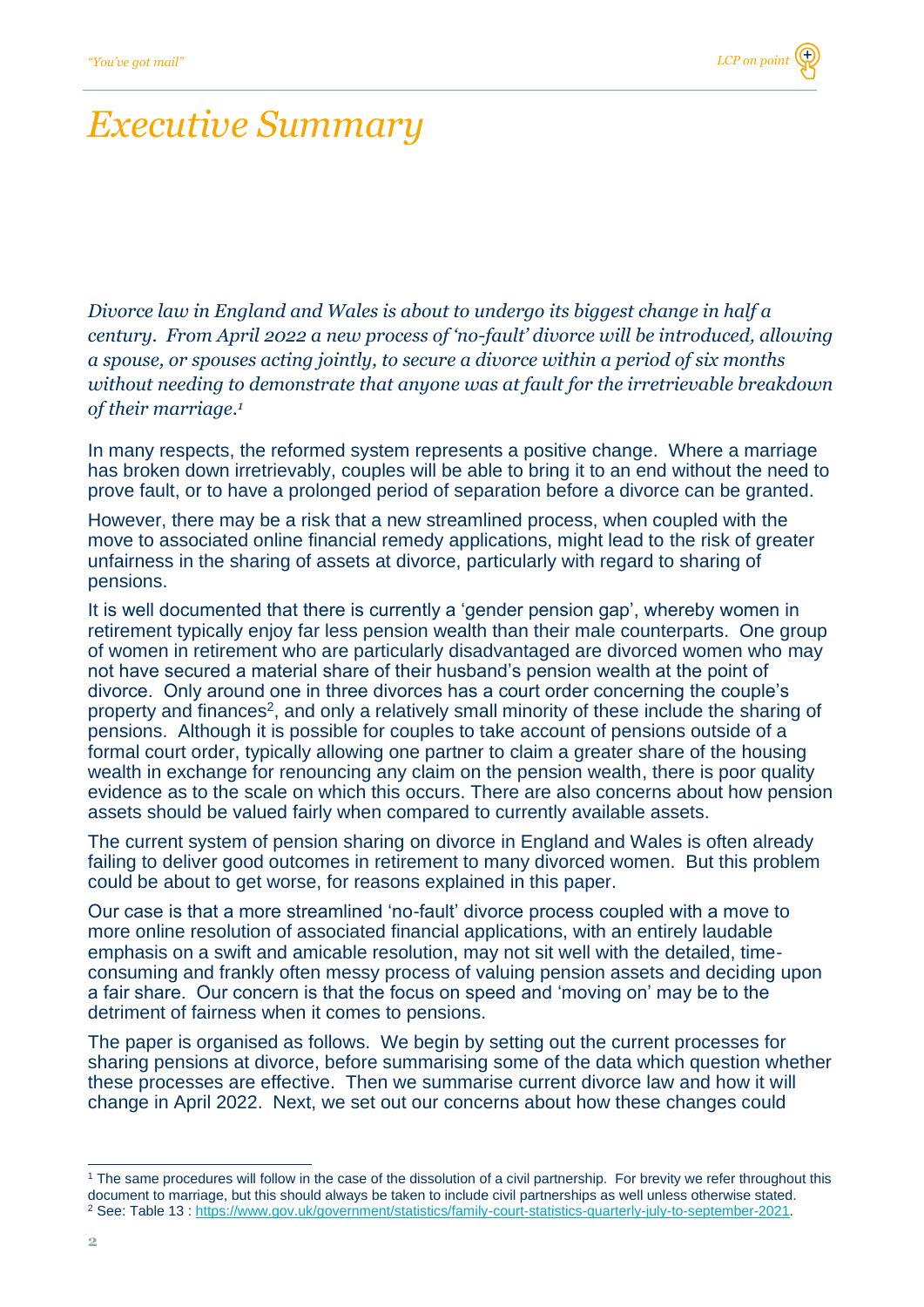

potentially undermine the process of pension sharing, before making some recommendations for all those involved in the system.

Under the current system, there is remarkably little reliable systematic evidence about how pension sharing is working in practice. Further, little is known about those who do not opt for a formal financial settlement (which by definition cannot involve a pension sharing order but might include an informal trade of the value in a pension for another asset). It is vital that there is proper monitoring of processes and outcomes in the reformed divorce system to ensure that the good intentions of the forthcoming reforms do not inadvertently lead to poorer outcomes for many when it comes to securing a fair share of the couple's pension wealth.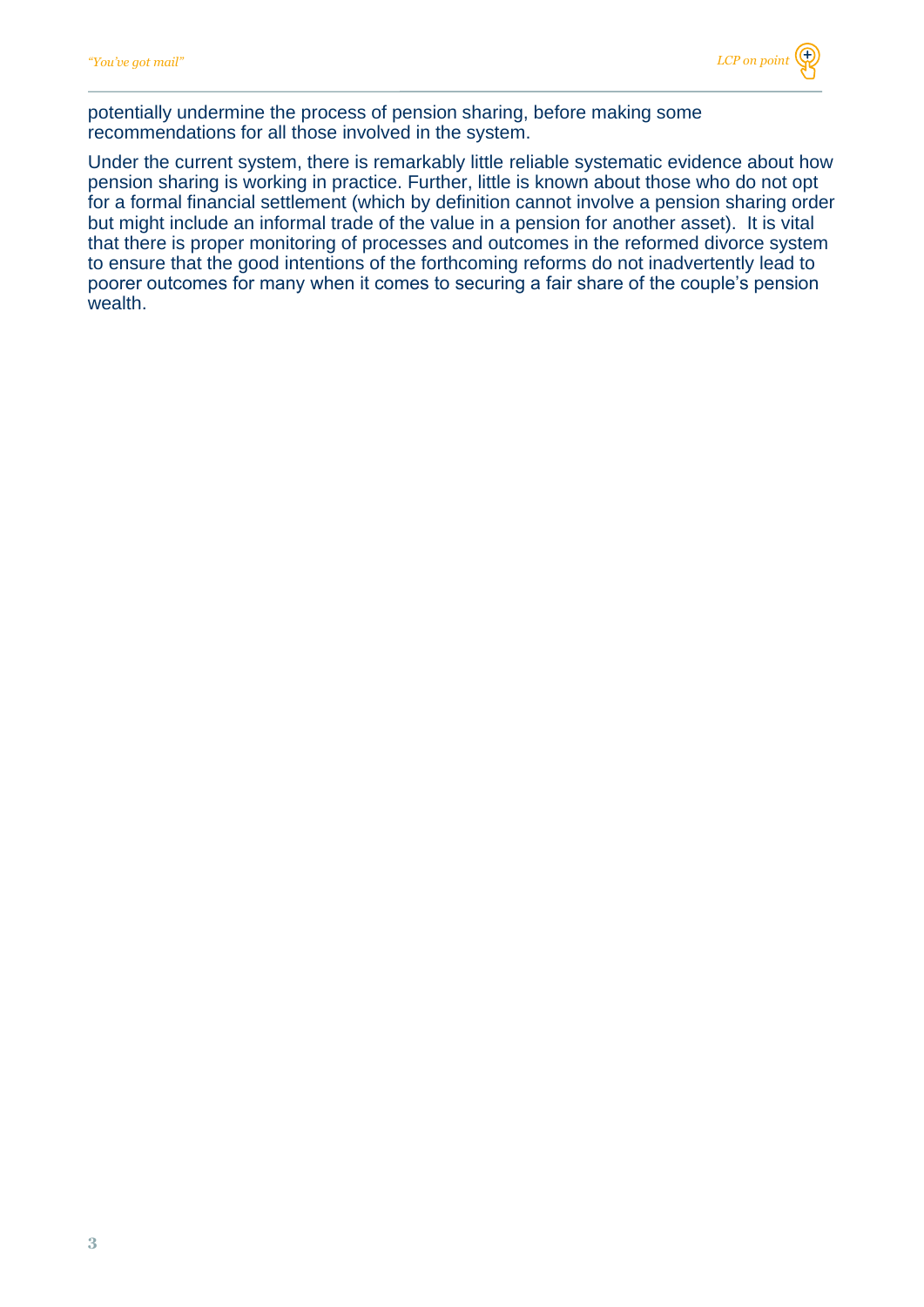# *01 Background*

#### **a) Pensions and Divorce in theory – a brief overview of how the system is meant to work**

When a couple divorce they may come to a financial settlement which sets out how assets are to be divided. The most obvious asset is often the family home, but it will not necessarily be the most valuable one. Where one or both partners has a large pension pot or has long service in a final salary type pension scheme, the capital value of pension rights can easily be larger than the value of any property owned by the couple (especially outside of London and the South East).

One illustration of the importance of pension wealth comes from the latest Wealth and Assets Survey,<sup>3</sup> published in January 2022. This shows that for all households (not just those where a couple is divorcing) the total value of private pension wealth stood at £6.4 trillion, whereas the total value of property wealth (net of outstanding debt) stood at £5.5 trillion. Separate research<sup>4</sup> shows that amongst couples in Great Britain pension wealth is likely to exceed property wealth in around 40% of cases. These simple statistics are a reminder that pension assets should not be overlooked.

Whilst divorcing couples will inevitably focus on more immediately pressing issues such as care for any children and where each partner will live, it is vitally important that pensions are not forgotten. Each partner will need something to support them in retirement. It is often the case that a partner who has, for example, spent a lot of the marriage bringing up children at the expense of full-time paid employment ends up with much smaller pension rights than would have been the case had they worked full-time throughout their working life. A financial settlement reached on divorce provides the critical – and only – opportunity to make sure that these inequalities can be addressed.

The helpful guide to handling pensions on divorce prepared by 'Advice Now'<sup>5</sup> includes this short summary of how the law handles the sharing of assets (including pensions) when a couple divorce:

*"A judge has the power to share out all your income, property, pensions and savings (the law calls these things of value 'assets') in a way that meets the needs of your children (who are under 18) first, and then you and your ex. The overall aim is to get a fair outcome for you and your ex. But be aware that to get to this, it doesn't always mean that everything is shared out equally – 50/50. What someone might think of as fair when it comes to pensions may well be very different to how the law views it…* 

5 [See A survival guide to pensions on divorce | Advicenow](https://www.advicenow.org.uk/pensions)

<sup>3</sup> Household total wealth in Great Britain - [Office for National Statistics \(ons.gov.uk\)](https://www.ons.gov.uk/peoplepopulationandcommunity/personalandhouseholdfinances/incomeandwealth/bulletins/totalwealthingreatbritain/april2018tomarch2020)

<sup>4</sup> See: [Buckley, J](https://www.research.manchester.ac.uk/portal/jennifer.buckley.html) [& Price, D](https://www.research.manchester.ac.uk/portal/debora.price.html) 2021, [Pensions and Divorce: Exploratory Analysis of Quantitative Data: Report of a MICRA](https://www.research.manchester.ac.uk/portal/en/publications/pensions-and-divorce-exploratory-analysis-of-quantitative-data(b4cadc0b-d6db-4e57-919e-a6af03e4ad47).html)  [Seedcorn Project supported by the Pensions Policy Institute.](https://www.research.manchester.ac.uk/portal/en/publications/pensions-and-divorce-exploratory-analysis-of-quantitative-data(b4cadc0b-d6db-4e57-919e-a6af03e4ad47).html) University of Manchester, Manchester Institute of Collaborative Research on Ageing, Manchester.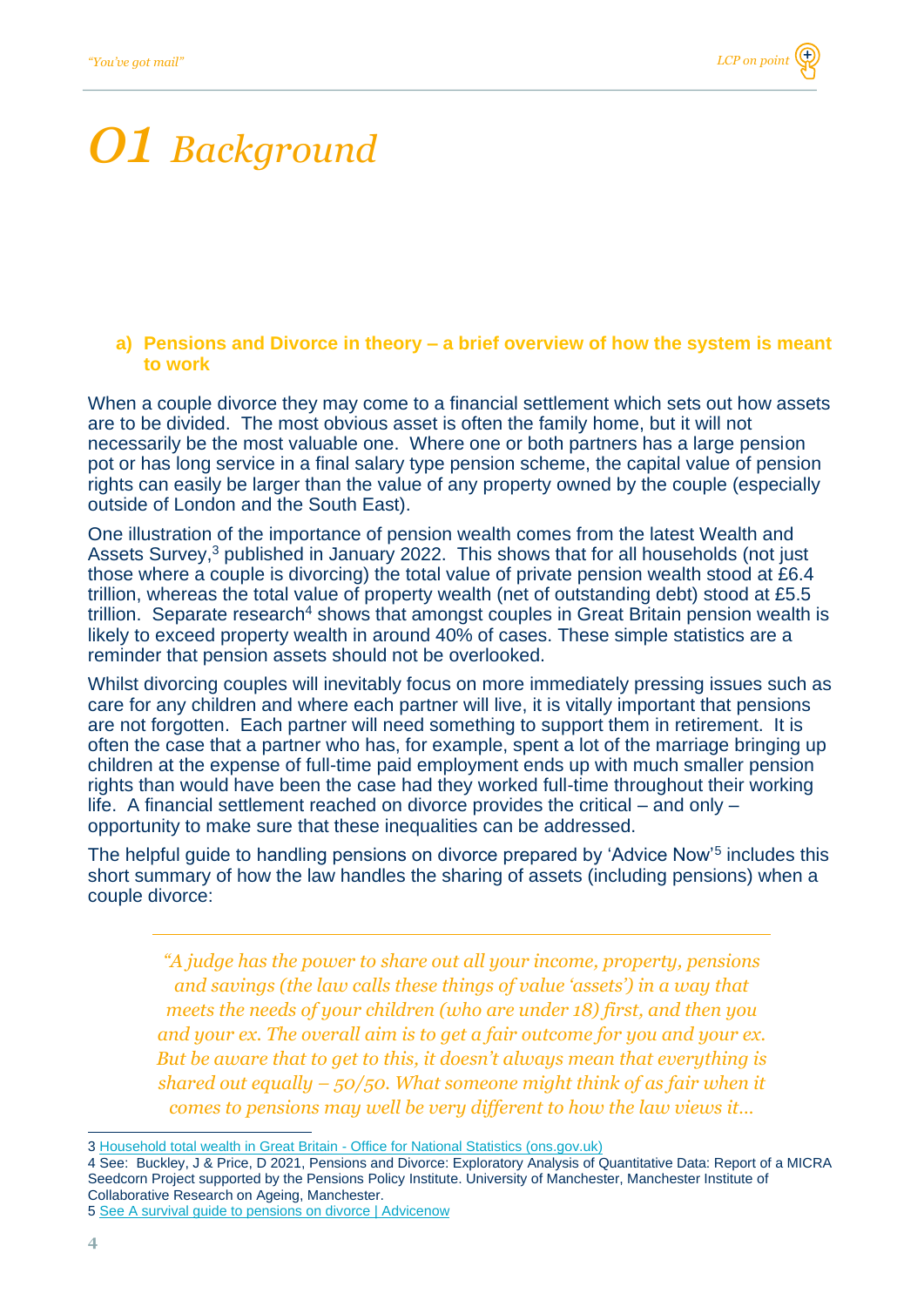*How the court deals with the finances in a case depends on all the circumstances, such as your different needs, health, differences in age and how long you have been married. If there are children (under 18), the law puts their needs first and then looks to what will give a fair outcome for the adults". (p16)*

There are three main ways in which pensions can be shared as part of a financial settlement on divorce:<sup>6</sup>

- Pension Sharing introduced in 2000, pension sharing enables each party to receive a share of the total pension wealth in their own right; for a 'pot of money' or 'Defined Contribution' (DC) pension, this means that each party will end up with their own DC pension pot; for a salary-related or Defined Benefit (DB) pension, each party will end up with their own rights to a pension, which may be "internal" from that pension scheme or the receiving party may be required to take their "pension credit" and invest externally into their own DC pension arrangement
- Pension Offsetting rather than sharing the pension itself, pension wealth is taken into account in the global reckoning of assets and it is agreed that one party will get a larger share of the non-pension assets in return for not making any claim on the pension of their ex-spouse;
- Pension Attachment (or 'earmarking') introduced in 1996, pension attachment gives one party a right to payouts from the pension of their ex-spouse; this approach is much less common than in the past (in fact it is hardly ever used now), partly because it does not provide a 'clean break' between the two parties. An attachment order simply "attaches" to the pension holder's existing pension fund and the percentage ordered is then paid to the holder of the order as and when the pension holder draws on their pension.

One important point to note is that pension sharing or pension attachment both require a court order, whereas pension offsetting (or indeed the division of other forms of assets) can be arranged without need for a court order. However, parties in this latter situation would do well to remember that only a court can provide finality and so unless there is such a court order, one party may "come after" the other at some future date.

In the next section, we look at how these rules work in practice and at the sort of outcomes which result.

#### **b) Pensions and Divorce in practice**

One way of evaluating how well the system is working is to consider the outcomes for people who divorce when it comes to their retirement wealth. Since the majority of pension wealth in divorcing couples is held by men, it is particularly important to look at how far the current process for pension sharing is delivering decent pensions in retirement for divorced women.<sup>7</sup>

The results are not encouraging.

<sup>6</sup> For more information see the MoneyHelper website at: [Pensions and divorce | Pension Wise.](https://www.pensionwise.gov.uk/en/divorce?gclsrc=aw.ds)

<sup>&</sup>lt;sup>7</sup> A good deal of research has been undertaken at the University of Manchester on pensions and divorce and a summary of key findings can be found at: Pensions on Divorce: Where now, what next? | Research Explorer | The University of **[Manchester](https://www.research.manchester.ac.uk/portal/en/publications/pensions-on-divorce-where-now-what-next(a5915595-818e-4564-8170-e3f9613f852d).html)**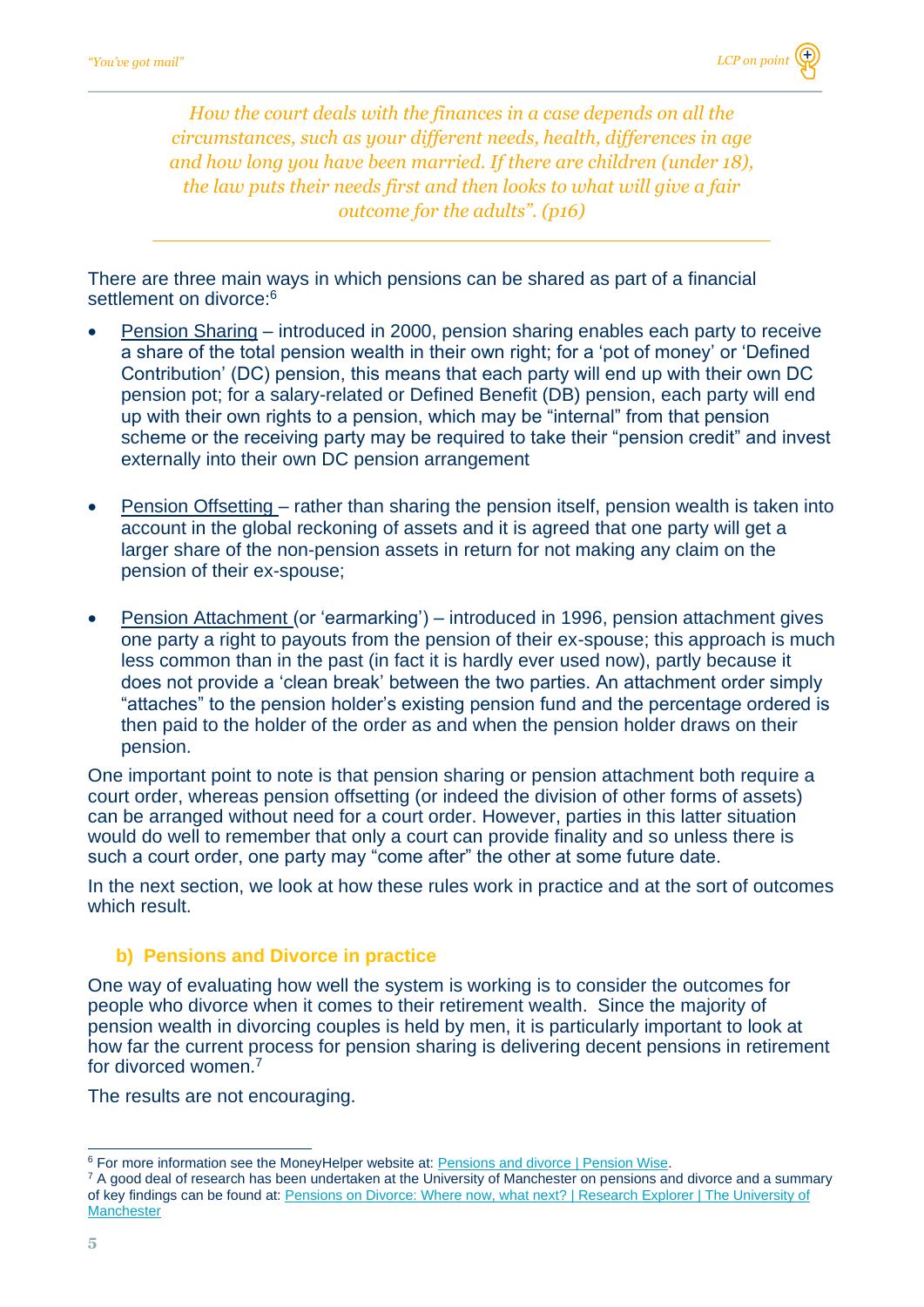Research undertaken by the University of Manchester in partnership with the Pensions Policy Institute<sup>8</sup> demonstrates that pension wealth is hugely unequal within marriages. Notably, in about half of all couples with pensions, one partner has at least 90% of all the pension wealth. But pension sharing on divorce is often doing little to even things up. The research found that divorced women in their late sixties who are not cohabiting with a new partner have only 30% of the pension wealth of equivalent divorced men.

A review of the effectiveness of the current system is contained in a paper by one of the present authors (Rhys Taylor) and Hilary Woodward, *Till Pensions Do Us Part: The Pension Advisory Group and the Search for Consensus on Divorce*. <sup>9</sup> That paper begins as follows:

*Only around one third of divorces with final decrees include a final financial remedy order, and of those, a relatively small (albeit increasing) proportion include an order dealing with the parties' pensions. The rest are either dealt with by offsetting the pension against another asset such as the family home, or quite often not properly considered at all. Empirical and anecdotal evidence indicates that the quality of pension disclosure on divorce is poor, that practice in this complex field has been operating inconsistently and has led to a large proportion of potentially unfair outcomes, particularly for divorcing wives, and an increasing number of negligence claims.*

The paper highlights the findings of Woodward's Pensions on Divorce study (2014), in which the researchers analysed a sample of 369 divorce files with a financial court order and undertook qualitative research involving family solicitors and judges. Key findings were as follows:

- The quality of data on pensions presented in the paperwork submitted by the parties to the court was generally much poorer than for other types of assets, perhaps indicating the low priority given to pensions even in cases like these which are handled by the courts;
- The way in which pensions were taken into account in the final settlement was 'economically irrational' in over half of the financial orders examined;
- Levels of experience and confidence in dealing with pensions varied considerably amongst the solicitors interviewed;
- Judges typically dealt with relatively few financial remedy cases (i.e. cases where people apply for the court to determine their finances when they are getting divorced) involving pensions, and judicial training on pensions was minimal.

In response to concerns about the fairness and effectiveness in the operation of the current system of pension sharing, the Pension Advisory Group (PAG) was brought together in 2017, an interdisciplinary group including lawyers and other experts in pensions and divorce. The group undertook extensive research and in 2019 produced a carefully considered report *A Guide to the Treatment of Pensions on Divorce*<sup>10</sup> which is now increasingly referenced in court cases and has helped to improve practice relating to pensions in financial remedy cases heard in court.

The best outcomes – in terms of ensuring that pensions are properly considered as part of a divorce settlement – will be achieved where parties are able to take advantage of expert

<sup>8</sup> [Pensions and Divorce: Exploratory Analysis of Quantitative Data \(manchester.ac.uk\)](https://www.research.manchester.ac.uk/portal/files/198615915/Pensions_and_Divorce_Exploratory_Analysis.pdf)

<sup>9</sup> Pensions: Law, Policy and Practice (Agnew et al), Hart Publishing, 2020, Chapter 17.

<sup>&</sup>lt;sup>10</sup> [A Guide to the Treatment of Pensions on Divorce \(nuffieldfoundation.org\)](https://www.nuffieldfoundation.org/sites/default/files/files/Guide_To_The_Treatment_of_Pensions_on_Divorce-Digital(1).pdf)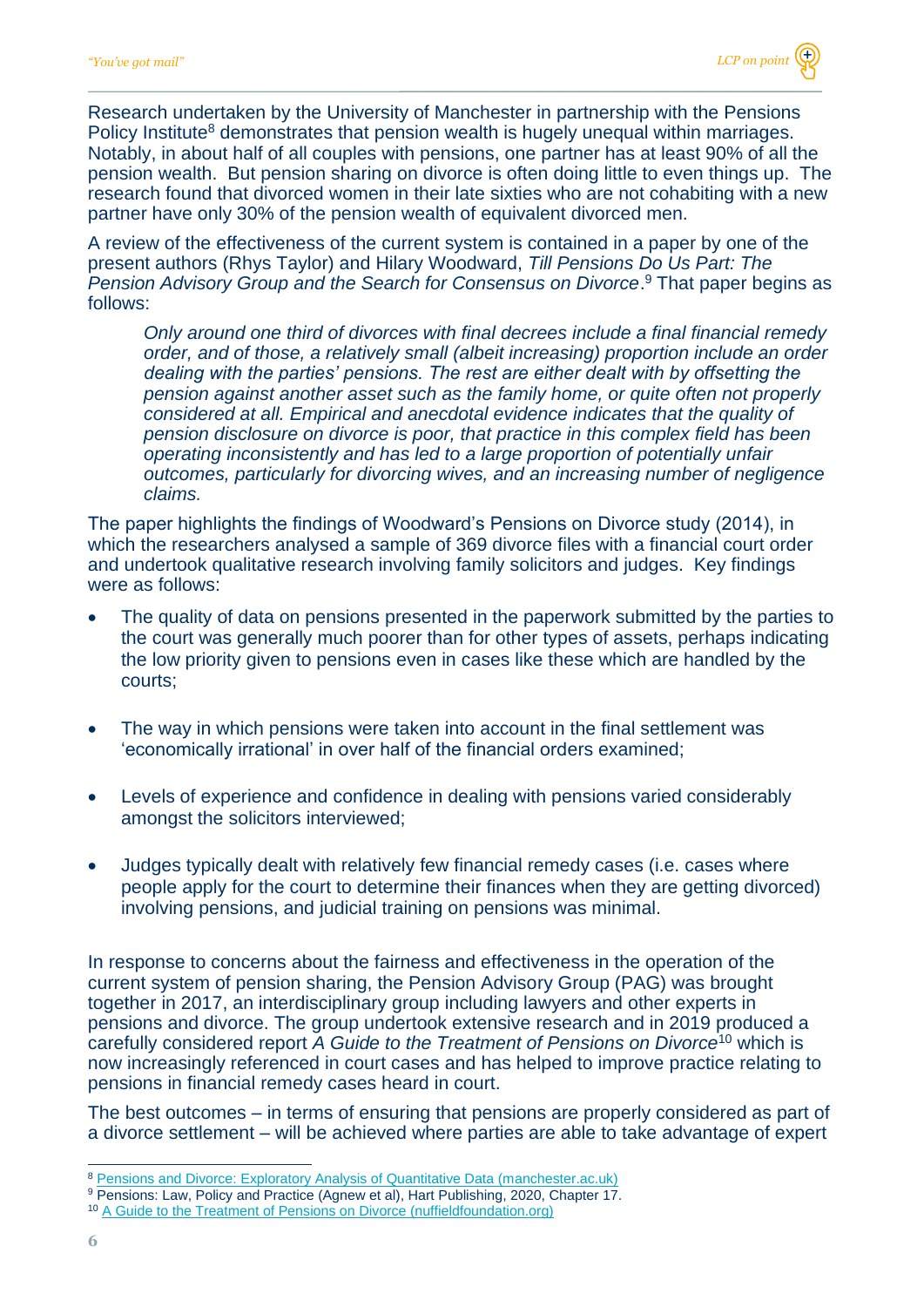advice. Notably, calculating an accurate present capital value for a salary-related pension is a complex task, generally undertaken by specialists. Without bringing in this expertise, there is a real risk of the parties' pension rights not being properly valued.

Moreover, many individuals going through these cases may not even have the benefit of legal advice and assistance. When the current rules on pensions sharing on divorce were introduced just over twenty years ago, legal aid was still available to divorcing couples. However, legal aid for financial remedy cases was abolished in 2013 except in cases of domestic abuse, so since then more people have had to navigate this whole process without legal support.

One potentially important recent change to the process for resolving finances on divorce has been the greater use of an online application process. Most consent orders (i.e. financial settlements which have been formally approved by the family court as part of a divorce) are now dealt with online. On some measures, this system has been a success, reducing the time taken for orders to be approved by the court. The Ministry of Justice is also currently developing an online system for contested financial remedy applications. This is at an early stage of development and presently cannot be used by litigants in person who must send in paper applications which can then be scanned on to the system. It is hoped that the online contested system will, in the near future, develop to match the success of the consent order system.

However, whilst using an online application process should simply streamline the process and should not – of itself – lead to a change in outcomes, the online system may remove some of the real life 'nudges' that parties might otherwise encounter to consider pensions as part of any settlement. A virtual nudge has now been included in the online consent order process.<sup>11</sup>

It remains to be seen whether a process designed to streamline the administration of divorce and financial settlements could unintentionally mean less time and focus on ensuring that all financial assets are fairly shared. The timetable for an application for a financial remedy application needs to be borne in mind. An applicant for a financial remedy order is likely to be required to attend a Mediation Information and Assessment meeting with a mediator, as a condition precedent for being able to issue the financial remedy application. It will then take two months for financial disclosure to be provided in Form E. It may only be at this point – 3 months down the line – that it becomes apparent that pensions are going to be an issue. All the while, the timetable in respect of the divorce application has been ticking away. It will require the applicant to be quick off the mark in seeking advice and possibly expert actuarial assistance. If there is any delay, beyond the prescribed 28 days (for which see discussion later in article), in the service of the divorce application, the time to start reacting to the financial issues will be truncated further.

The foregoing potentially competing timetables between the divorce application and the financial remedy application is not without consequence. Typically, an applicant for a pension share does not want a decree absolute to be granted before a pension sharing order has "taken effect." There is a period of time between the court making a pension sharing order, which is usually the later of 28 days after the making of the financial order or the making of a final order in the divorce, before the order 'takes effect' as a matter of law.<sup>12</sup> If the pension holder were to die within the window of 28 days after the making of the pension sharing order, but having already obtained a final order for divorce, the pension claimant is no longer a spouse and so will have lost their entitlement to a widow's

<sup>11</sup> For example, when parties submit a consent order to the Family Court for approval, they are required to submit a Form D81, which includes a detailed summary of the parties' asset position. This form was substantially revamped and improved in February 2022. Question 13 has a side prompt requiring parties to explain how they have approached any pension offsetting agreement. [www.gov.uk/government/publications/form-d81-statement-of-information-for-a-consent](http://www.gov.uk/government/publications/form-d81-statement-of-information-for-a-consent-order-in-relation-to-a-financial-remedy)[order-in-relation-to-a-financial-remedy](http://www.gov.uk/government/publications/form-d81-statement-of-information-for-a-consent-order-in-relation-to-a-financial-remedy)

<sup>&</sup>lt;sup>12</sup> This is not to be confused with the reference to a 28 day deadline in the previous paragraph, which relates to another part of the divorce process.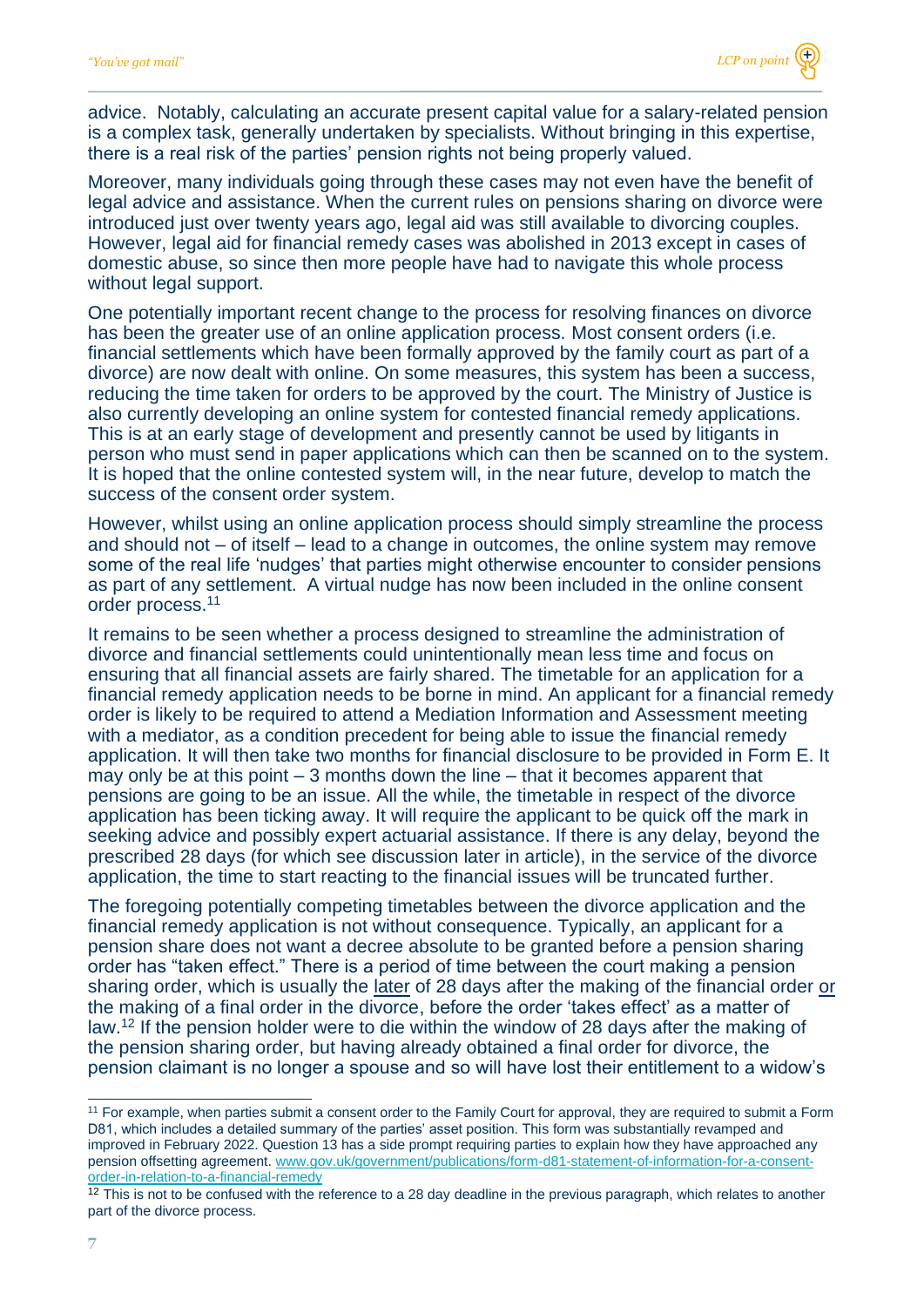or survivor's pension but the sharing order will not have "taken effect" and so the pension claimant gets nothing.<sup>13</sup> This is a very important reason why pension sharing should be ordered, if at all possible, at least 28 days before the making of a final order for divorce.

<sup>13</sup> Critical timing of decree absolute: unexpected death. [2017] Fam Law 871, Cobley *et al* [Fam\\_Law\\_2017\\_Aug\\_871\\_-](http://oakbarnfp.co.uk/wp-content/uploads/2017/10/Fam_Law_2017_Aug_871_-28-days-and-DA-article.pdf) [28-days-and-DA-article.pdf \(oakbarnfp.co.uk\)](http://oakbarnfp.co.uk/wp-content/uploads/2017/10/Fam_Law_2017_Aug_871_-28-days-and-DA-article.pdf)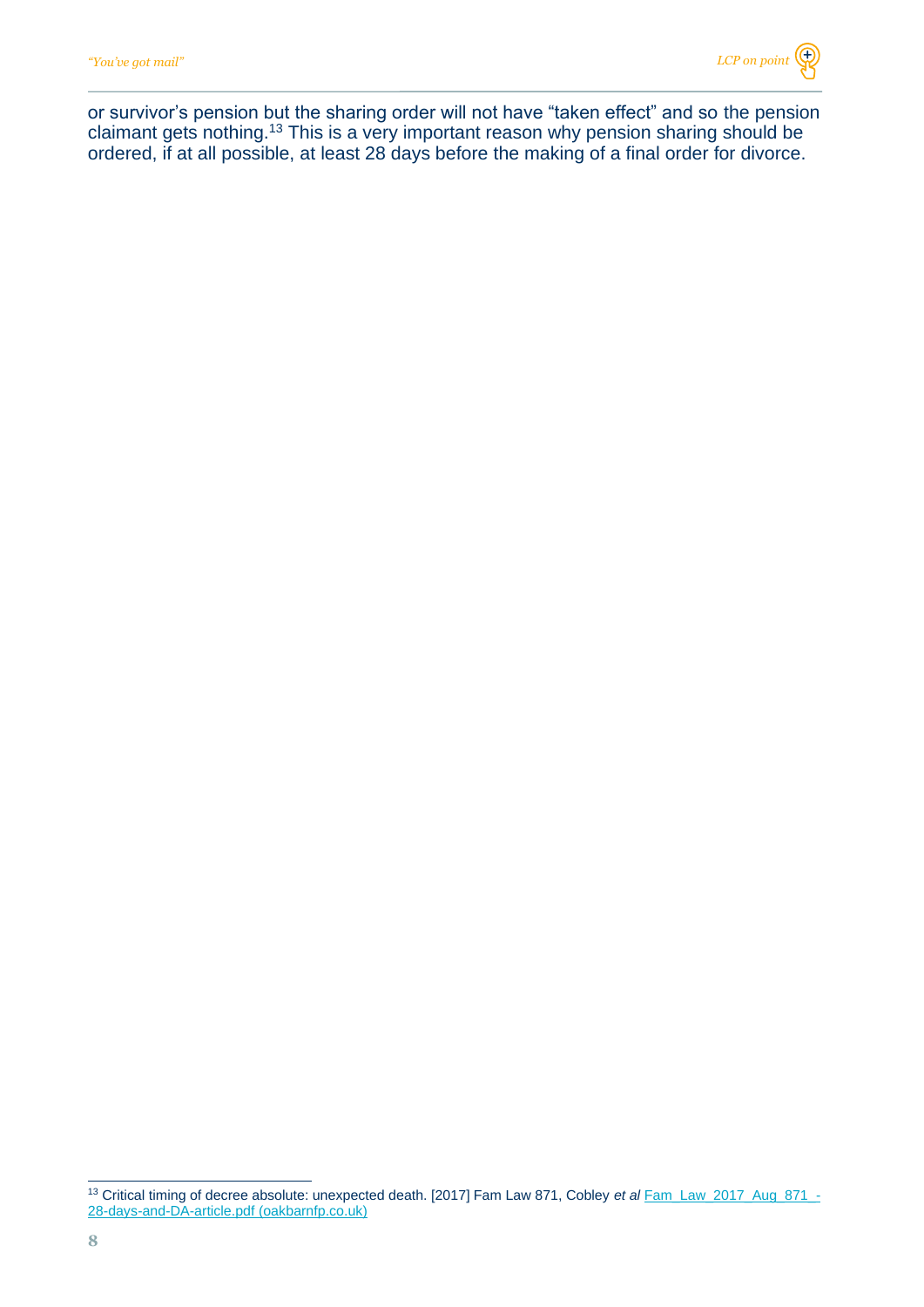# *02 The 2022 Changes to Divorce Law*

*April 2022 will bring a major change to the law on divorce in England and Wales, implementing what is often referred to as 'no-fault divorce'. In this section we describe what is changing, before going on to consider the potential implications for pensions and divorce.<sup>14</sup>*

#### **a) The system pre-April 2022**

Divorce law in England and Wales has remained largely unchanged for nearly half a century and is still governed by the Matrimonial Causes Act 1973. Under the law in effect prior to April 2022, a divorce can only happen when the marriage has 'irretrievably' broken down. This can only be demonstrated in one of five ways specified in the Act: adultery, (what is misleadingly called) 'unreasonable' behaviour, desertion for two years, separation of at least two years (if both parties consent to divorce) or a separation of at least five years (without consent to divorce).

In practice, the most common basis for divorce, especially for those wanting to divorce relatively quickly using the procedure for uncontested divorce petitions, is to file the application for divorce on the basis of the of adultery or behaviour of the other party. This route is commonly chosen where a couple is already separated, and one partner (usually the wife) is not easily able to support themselves financially. That partner, in particular, may wish to secure a comprehensive financial order alongside an immediate divorce, rather than wait until two years have passed and obtain a consensual divorce on the basis of separation.

In 2020, the most recent full year for which figures are available,<sup>15</sup> there were just over 114,000 petitions for dissolution of marriage; indeed, in every year since 2013, the number has been in the range 100,000-120,000. As shown in the chart below (based on quarterly data), an increasing proportion of divorce petitions in the courts of England and Wales are being handled 'digitally', and divorce applications are now mostly digital by default.

<sup>&</sup>lt;sup>14</sup> A summary of the changes can be found at: **England's new divorce law from April 2022** | iFLG | International Family [Law Group](https://www.iflg.uk.com/blog/englands-new-divorce-law-april-2022)

<sup>15</sup> See: [Family Court Statistics Quarterly: July to September 2021 -](https://www.gov.uk/government/statistics/family-court-statistics-quarterly-july-to-september-2021/family-court-statistics-quarterly-july-to-september-2021) GOV.UK (www.gov.uk)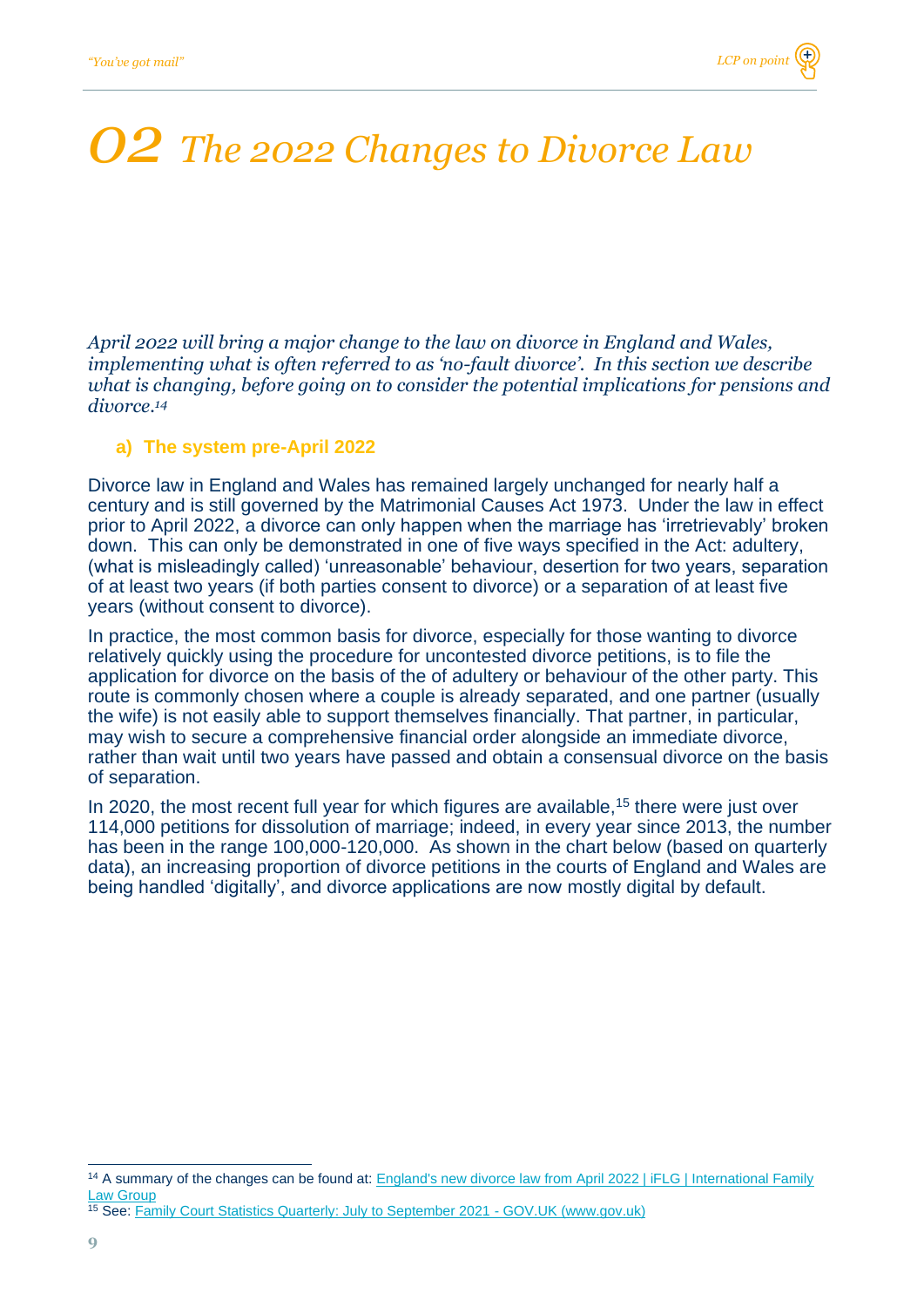

#### **Divorce petitions made between Q3 2019 to Q3 2021, by case type**

Source: [Family Court Statistics Quarterly: July to September 2021 –](https://www.gov.uk/government/statistics/family-court-statistics-quarterly-july-to-september-2021/family-court-statistics-quarterly-july-to-september-2021) GOV.UK (www.gov.uk)

However, if we turn next to the statistics regarding financial remedy applications (applications made to court to resolve financial disputes when parties divorce), in 2020 just under 38,000 cases were started (most of those by way of application for a consent order i.e. an agreement between the parties submitted to court for formal approval), slightly down on an average of around 40,000 cases a year in the last five years. Put together, these two datasets indicate that the courts make financial remedy orders in very roughly only 1 in 3 divorce cases. Since 'pension sharing' and 'pension attachment' can only happen if ordered by the court, and since we know from research by Woodward and others that only a relatively small minority of all financial remedy orders made on divorce include pension orders, this suggests that aside from the (unquantified) use of pension offsetting arrangements, pensions may not be getting the attention that they need and deserve in the majority of divorce cases.

#### **b) The reformed system from April 2022**

One concern about the current pre-April 2022 process of divorce is that the requirement to prove 'fault' has the potential to lead to unnecessary acrimony, which is unhelpful both to the divorcing parties and, in particular, to any children who are involved. There are also concerns that the process may be too drawn out in cases of domestic abuse where a swifter mechanism for divorce could improve the position of the survivor of abuse.

Given the growing chorus of opposition to the 1973 Act scheme, the present Parliament passed the Divorce, Dissolution and Separation Act 2020, whose main measures will be implemented in April 2022. A key difference with the new procedure is that it will no longer be necessary – or even possible – for either party to prove 'fault' in order to obtain a divorce.

Under the new system, a divorce can, in principle, be completed from start to finish in six months.<sup>16</sup> That period will start when one party (the applicant) files  $-$  or, in an important

<sup>&</sup>lt;sup>16</sup> According to the latest statistics [\(Family Court Statistics Quarterly: July to September 2021 -](https://www.gov.uk/government/statistics/family-court-statistics-quarterly-july-to-september-2021/family-court-statistics-quarterly-july-to-september-2021) GOV.UK (www.gov.uk)) the median time from petition to decree absolute is currently around 32 weeks, and the mean time is 55 weeks. This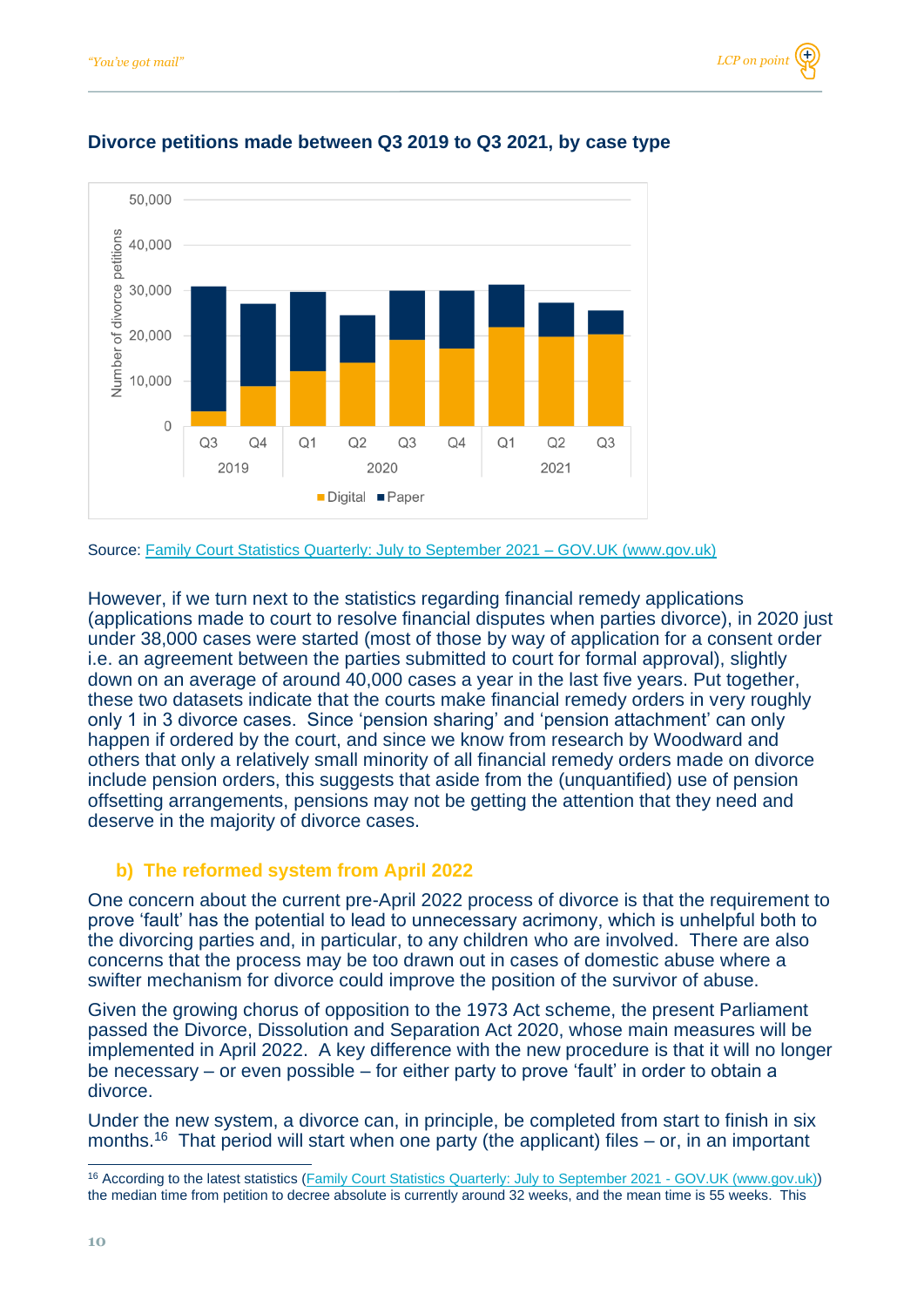innovation of the new law, the parties together file – for a divorce online. In the case of solo application, the applicant will then be expected to notify the other party (the respondent) within 28 days. The default method of notification is by email, though a paper confirmation of the email is also expected to be sent to a known address. The box below sets out some of the concerns about the presumption of service to a normal email address.

#### *How could service to a 'usual' email address work in practice?*

The regulations around the new divorce process require service to a 'usual' email address. Although the 'practice direction' which accompanies the new rules discourages the use of work email addresses<sup>17</sup>, such an address could still be used in some cases. This raises several concerns:

- On a purely human level, for an individual to receive an email (possibly out of the blue) indicating that their spouse wishes to end their marriage could be very distressing, and this may be especially difficult to manage in a workplace environment if the usual email is a work email
- Many work email accounts are not private and may routinely be read by other people, further reducing the privacy of the entire process if the usual email is a work email
- An employer may have a legal right to access an employee's email account which could mean in some situations something which a party to the divorce wanted to keep entirely private could be known where they work.

Twenty weeks after filing (and assuming that – in a solo application case – the respondent has been adequately notified), the applicant(s) will then be able to apply for the first court order (currently known as a decree nisi, but under the new law to be known as a conditional order for divorce); in solo cases, the applicant will need to give the respondent 14 days' notice in writing of their intention to file for this first decree. Six weeks later, they will be able to apply for the final decree (currently known as a decree absolute, but under the new law to be known as a final order for divorce). So, putting finances aside for a moment, the divorce process itself will potentially be resolved within six months from start to finish.

One very important difference about this new process is that there is no longer any need for the applicant to demonstrate fault to a court. Similarly, the respondent can no longer object to the divorce, save on narrow, technical grounds (for example, if they dispute that the marriage ever took place, or that the court has jurisdiction). One unintended consequence of this 'no-fault' process is that it might possibly enable some wealthier couples to abuse the process in order to maximise the amount of pension tax relief which they can enjoy. This point is discussed more fully in the box below.

Some concerns have been raised that a 28-day deadline (28 days after the divorce application has been issued) for the serving of divorce papers on the respondent does not appear to be absolute. It remains unclear what will happen upon applications to extend time for service (beyond 28 days), within an overall timetable which allows for divorce

suggests that the new process may not be much quicker for the typical case, but more complex cases are likely to be resolved significantly more quickly.

<sup>17</sup> FPR Practice Direction 6A, paragraph 4A.1 states that a usual email address "is generally considered to be the email address actively used by the respondent for personal emails. Email service to a respondent's business email address should be avoided where possible."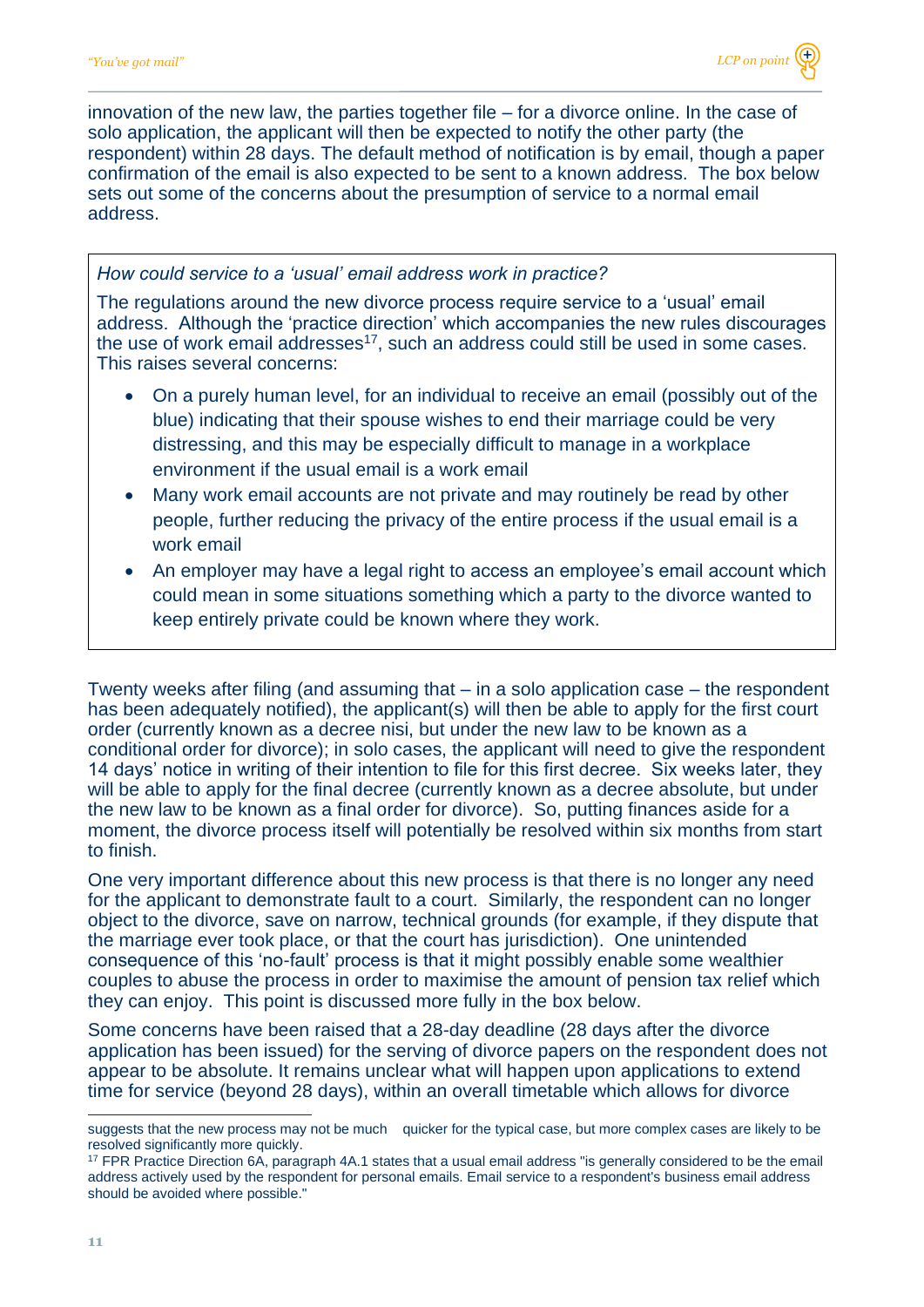within 6 months. It has yet to be seen how the court will respond to a party who fails. without good reason, to notify their spouse within the prescribed timeframe of 28 days. Whilst courts may require the respondent to be properly served with notice of the application, where it has not been done within 28 days, they cannot in general extend the six-month deadline for the whole process. Quite how the court will deal with any unmeritorious applications to extend the time for service remains to be seen. This means that there is a risk that a respondent may in some cases only have a relatively short period between first learning of the application for divorce and the conditional order being granted. We discuss below why that might matter in relation to pensions.

One vitally important point to note is that the application for a divorce is separate to any application for a financial settlement (technically known as an application for a financial remedy). Given the potential speed with which the divorce process itself is likely to operate under the new regime, there are likely to be many cases in which the process of agreeing any financial settlement has not been completed by the time the final order of divorce can be applied for.

Under the current law it has been common practice (even if the law is somewhat grey in this area) for the parties to hold off from applying for a decree absolute until financial affairs have been resolved.<sup>18</sup> This is especially so where pensions are part of the mix, as a decree absolute means a wife is no longer a spouse able to benefit from death benefits but until any pension sharing order has "taken effect" (see above) she may also not have a pension entitlement in her own right. It is hoped that the amended s.10 Matrimonial Causes Act 1973 (amended by Part 1, Paragraph 10 of the Schedule to the Divorce Dissolution and Separation Act 2020) may give the courts a wider power to delay the making of the final order if pensions are a consideration.

#### *Potential for abuse of pension tax relief system under no-fault divorce?*

Under current HMRC rules, each member of a couple can enjoy a Lifetime Allowance (LTA) of £1,073,100 in pension saving whilst benefiting from pension tax relief. But where one spouse has reached their lifetime limit and the other has not, there is no process to transfer unused LTA from one partner in a marriage to the other.

In the event of a divorce, this situation can change. If pension rights are shared as part of the divorce settlement this will often mean that the spouse with the greater pension wealth transfers some of his or her pension to the spouse with less pension wealth. If the spouse with greater pension wealth was previously at the LTA, the situation postdivorce is that he or she now once more has capacity to save into a pension whilst benefiting from tax relief. This can be a valuable benefit, especially if the partner at the LTA is benefiting from tax relief at the higher or additional rate of income tax.

Although current divorce law would in theory allow couples to 'max out' on pension tax relief limits as described above, in practice there may be several practical barriers. The quickest way to secure a divorce would be for one party to allege that the other party is 'at fault' for the divorce. This may not be a pleasant process, especially where children are involved, and it would be necessary for this to be proved to the satisfaction of the court. Alternatively, if an irretrievable breakdown is claimed with consent by both parties this could only happen after a two-year separation. Either of these requirements may put a something in the way of someone thinking of divorcing purely to maximise pension tax breaks.

<sup>18</sup> See *Thakkar v Thakkar* [2016] EWHC 2488 (Fam), [2017] 2 FLR 399 which suggests a test of "special circumstances" must be applied to justify a refusal of a final order for divorce. Anecdotally, the presence of a pension often persuades district judges to refuse the making of a final order until the finances are resolved, which might suggest that the "special circumstances" is not always applied in practice.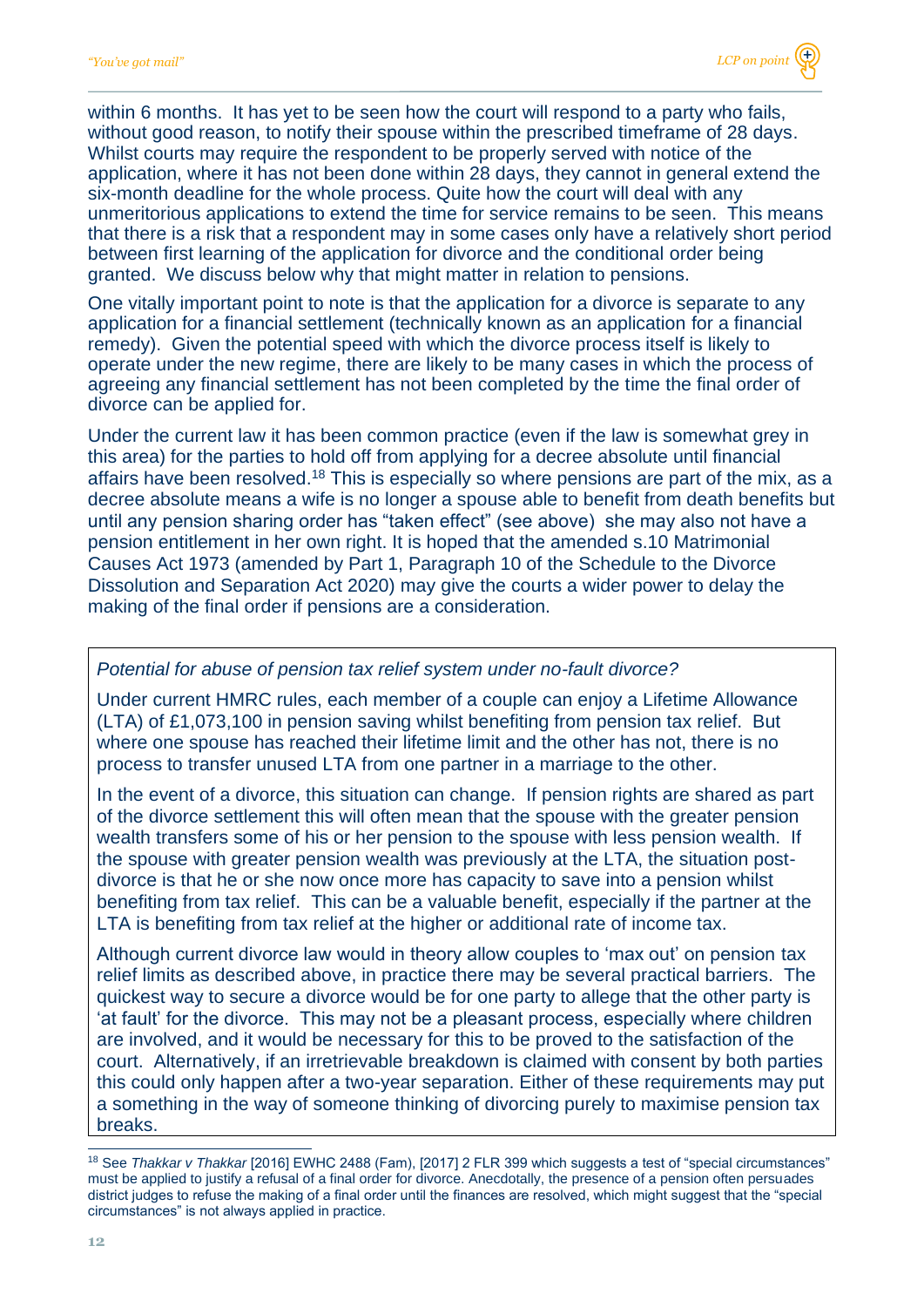

By contrast, in the new system these barriers are greatly reduced. First, there is no longer any requirement for either party to allege fault or indeed to prove to a court any fault. Either – or both – parties can simply file for divorce and within six months the whole process can be completed. Similarly, although the couple still need to assert that the marriage has broken down irretrievably, there is no need for this to be demonstrated by a lengthy period of separation.

One possible scenario is that a couple agree to divorce and 'go through the motions' of demonstrating that their relationship has broken down. Pensions are then shared, only to be followed by an apparently remarkable reconciliation (and possibly even remarriage) a short period thereafter. Very large sums of tax may be dishonestly avoided in this scenario.

This strategy is dishonest and may breach the criminal law. It may not, however, be easily detected, save by tipping off to the HMRC.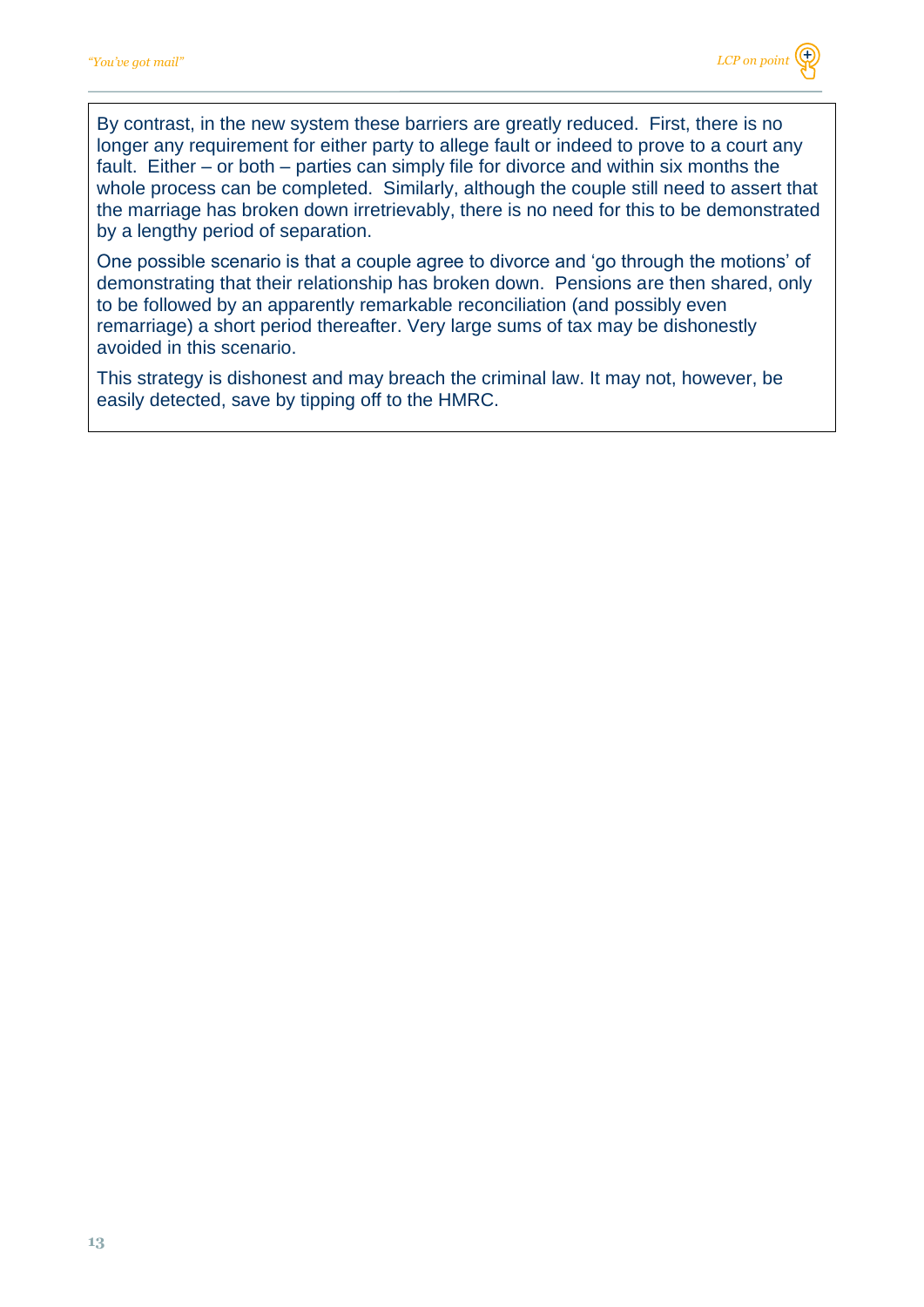## *03 The new divorce law and pension sharing?*

In principle, because the process of securing a financial order is separate from the process for applying for a divorce, a more streamlined 'no fault' divorce process should not automatically change the likelihood of fair financial settlements being achieved.

However, there is a risk – if the emphasis of the new process becomes, in practice, ending a marriage swiftly – that anything seen as complicated, emotionally-charged or timeconsuming – such as sorting out pensions – will not get the attention that it deserves. This could particularly be the case if the 'respondent' only finds out about the proposed divorce a few weeks before the conditional order is granted and may have so much to think about, including the impact on children and housing, plus their own emotions, that anything else becomes too difficult to deal with. It may also be the case that it will be feel harder for some applicants who are divorcing "amicably" under the new process to raise something as contentious as pensions (often wrongly seen by the pension-holder as being personal to them in contrast to the way which a house is commonly viewed as a joint asset), which risks souring an otherwise amicable process.

In the case of a relatively short marriage this may not matter too much; a short marriage may have had little impact on the relative pension positions of each spouse. But where the marriage has been a long one, inattention to the pensions can seriously disadvantage the partner with less pension wealth. As research has demonstrated, this is almost invariably the wife.

We therefore suggest that several things need to be done in order to remove the risk that an already flawed system gets worse when the new divorce law comes into force:

- a) The Ministry of Justice should monitor the number of divorces that involve financial settlements before and after the changes and, in particular, assess the extent to which there is any change in the number of financial orders involving pensions. With the advent of the new Form D81 (referenced in footnote 11 above), the form which has to be submitted to court by both parties when they want the court to approve a financial settlement reached out of court, much more data will be available to the Ministry of Justice which it is hoped will be able to be deployed to provide more meaningful statistics about court use in this context<sup>19</sup>;
- b) As the online contested financial remedy application system is developed for use by litigants in person, the Ministry of Justice should keep in mind the need for effective prompts or 'nudges' to the parties to give due weight to pensions, for instance with clear explanations of how the system works and signposts to sources of assistance, such as the Advice Now guide;

<sup>19</sup> Indeed, we are pleased to see that this work is already underway: <https://www.familylawweek.co.uk/site.aspx?i=ed228603>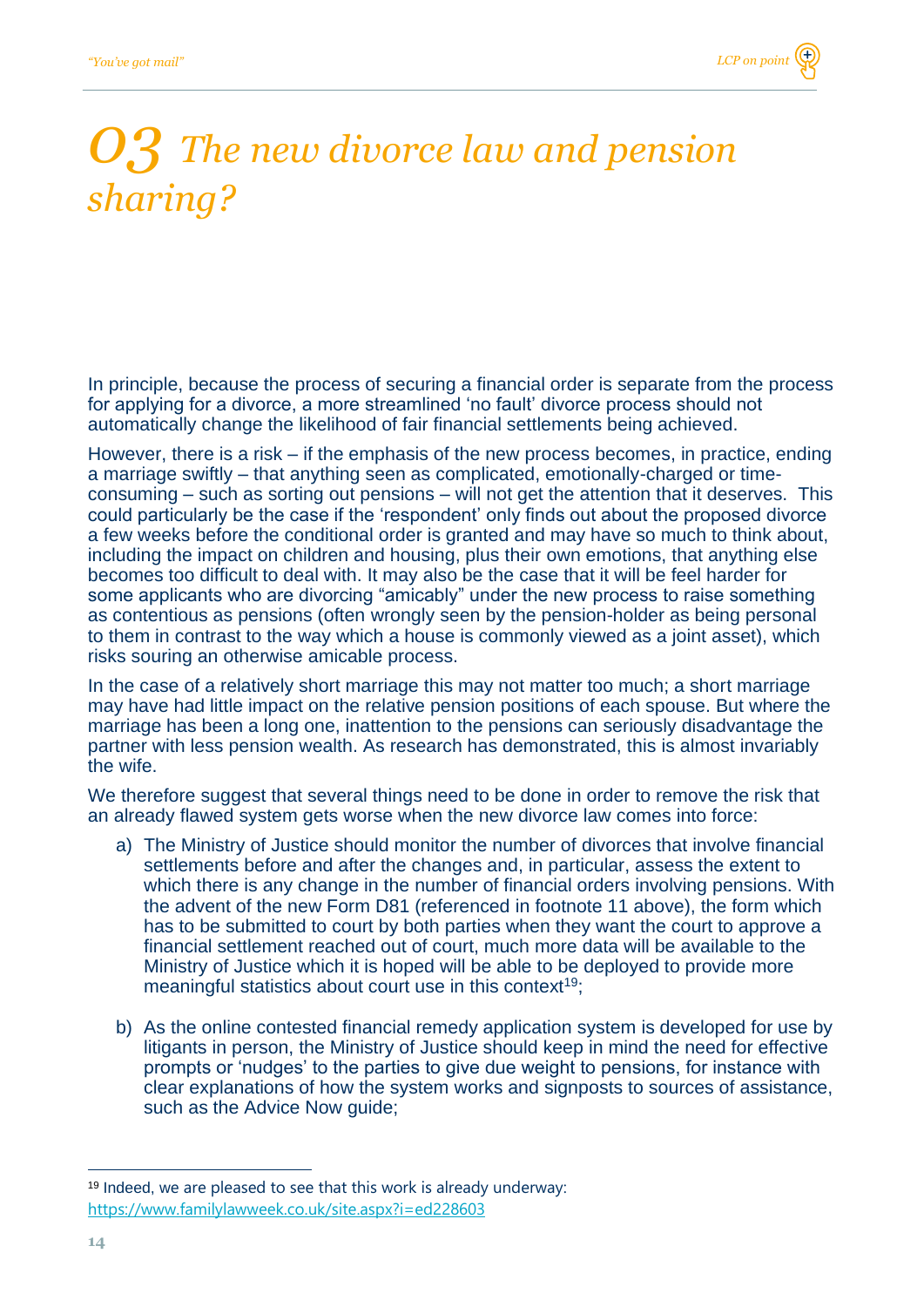c) The Ministry of Justice should evaluate the outcomes currently being achieved by those who handle their own divorce, whether through the court process ('litigants in person') or without using the court system at all (in which case there can have been no pension sharing) and the relative fairness of the financial outcomes achieved by these individuals.20 If there is evidence of seriously poor outcomes, it should review the case for the wider provision of legal aid in certain circumstances.

<sup>&</sup>lt;sup>20</sup> We welcome the research currently being undertaken at the University of Bristol by the Fair Shares project under the leadership of Professor Emma Hitchings into financial outcomes for those who divorce without the assistance of the courts.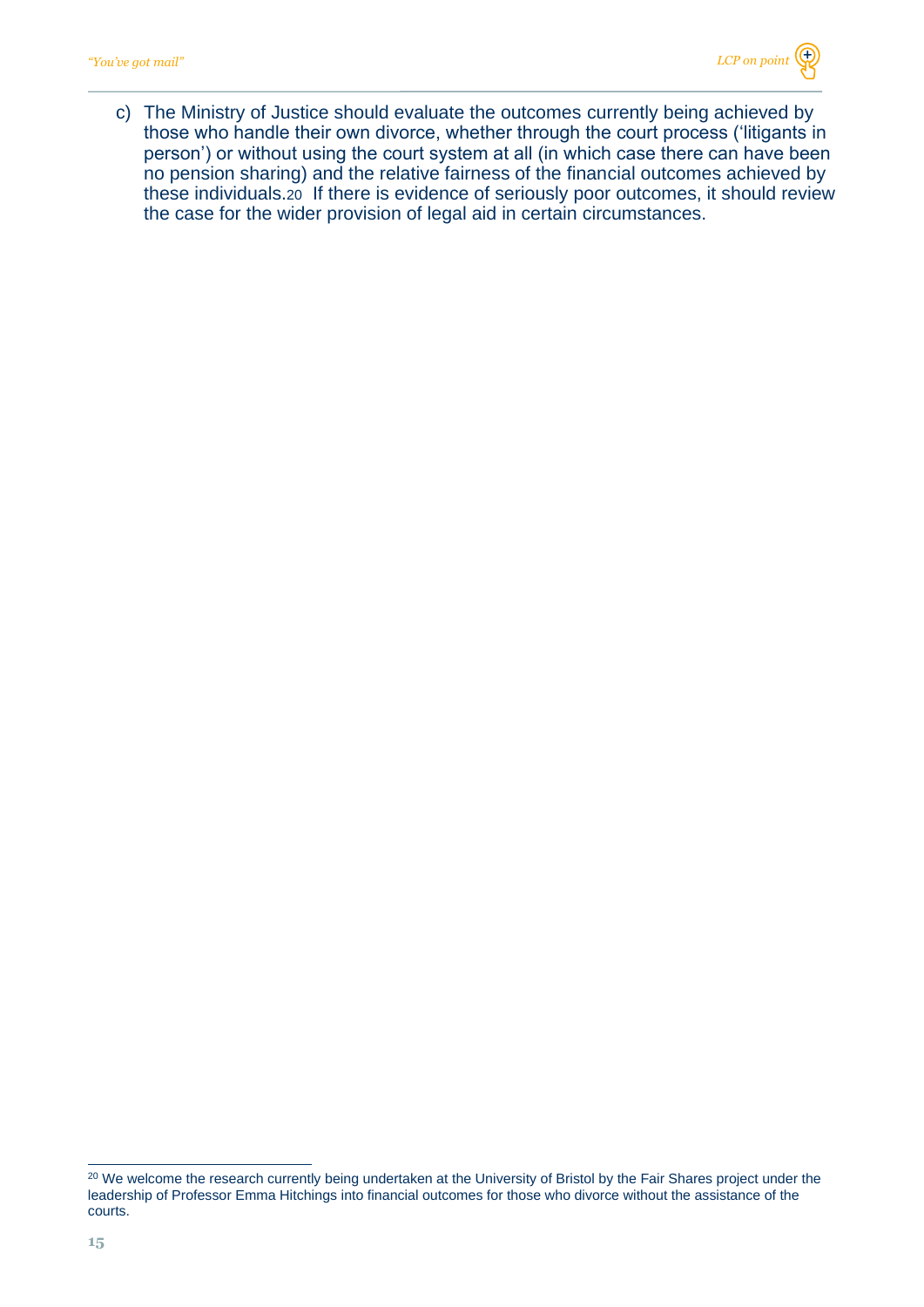### *About the authors*

**Steve Webb** is a partner at LCP. Between 2010 and 2015 he was Minister of State for Pensions, overseeing the design of the new state pension system and the successful implementation of automatic enrolment. Prior to joining LCP in 2020 he was Director of Policy at mutual insurer Royal London.

**Rhys Taylor** is a barrister at The 36 Group, Gray's Inn, London. He is a member of the Family Procedure Rule Committee, a committee member of the Family Law Bar Association and a member of the Pension Advisory Group. He is co-author of "Pensions on Divorce: A Practitioner's Handbook" (Lexis 3<sup>rd</sup> edition, Hay, Hess, Lockett and Taylor). Rhys is also a Recorder.

The authors would like to thank Professors Debora Price, Emma Hitchings, Jo Miles and David Hodson for helpful feedback on an earlier draft. The authors are however solely responsible for all views expressed and any errors or omissions.